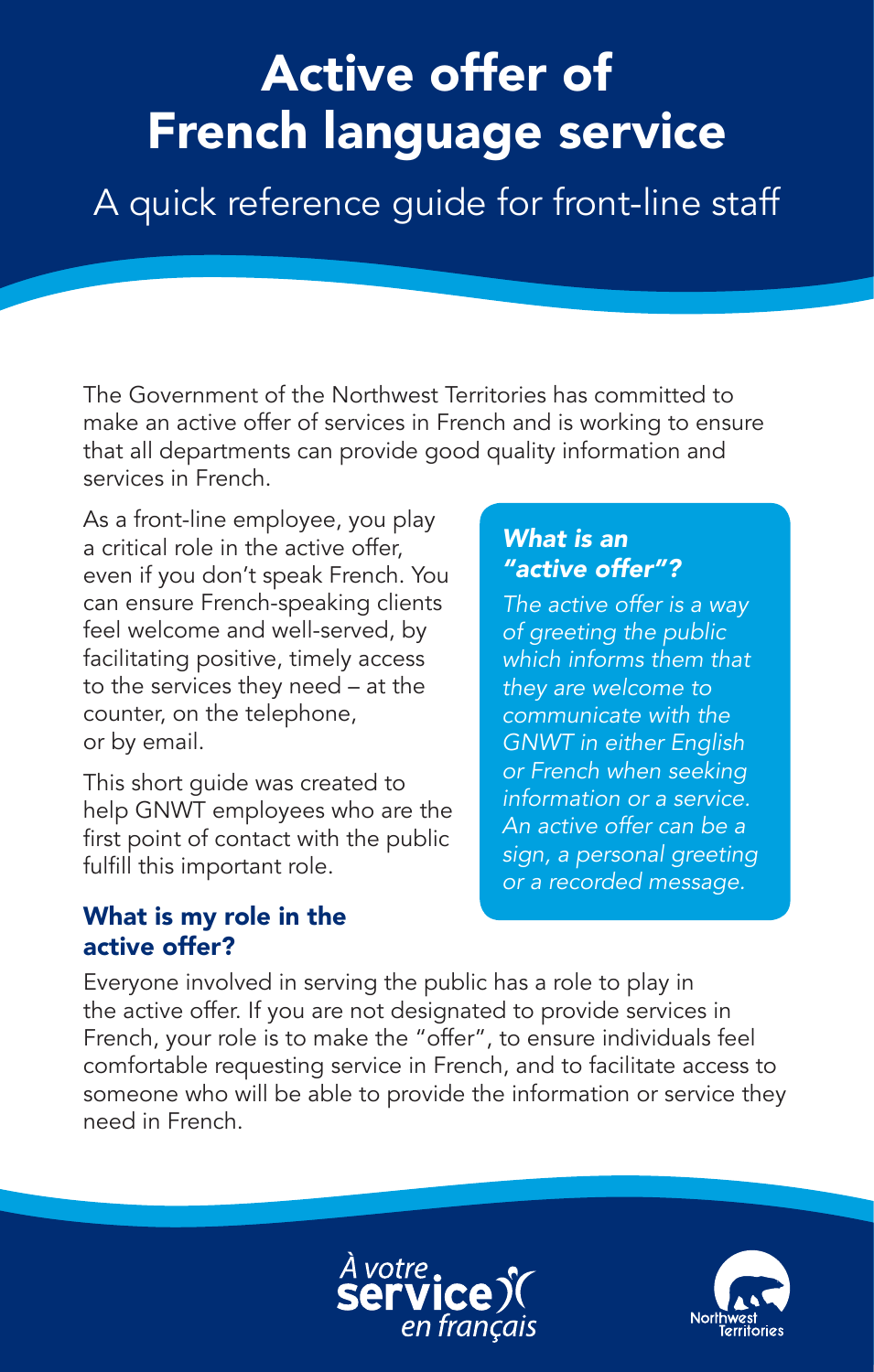#### Know your resources, have a plan in place

The best way to ensure you are able to provide the active offer quickly and efficiently is to find out what resources your department/ agency has for French-speaking clients and how French requests should be referred. You will want to know:

- the name and contact information of your department's [French Language Services Coordinator](http://www.ece.gov.nt.ca/files/pages/608/biflsclistingjune2015.pdf) (link);
- the names and contact information of designated bilingual staff for your department and how they will get back to the client. Can they come right away? Will they call the client to follow up? Is an appointment required? If you do not know how requests for information or service in French will be managed at your point of service, please ask your supervisor or manager to provide that information;
- key documents that are available in French (e.g. program brochures, forms, etc.); and
- web pages that provide information in French.

There is a sample reference sheet included at the end of this toolkit which you can use to record key contacts and information.

#### Make the offer visible

It is important for the public to know where French language services are offered. Your service manager or your department/ agency's French Language Services Coordinator have been provided with tools to make the active offer visible, such as tent cards, posters, stickers and pins. If these tools are not being used in your service area, or if you have questions about how to display the active offer, please ask your supervisor, or contact your French Language Services Coordinator.

#### When someone asks for service in French

Whether you provide services to the public in person, over the phone, or by email, you could be approached by someone who wants to access information or services in French. You may wonder if you will be expected to try and understand what they are saying in French or to respond in French.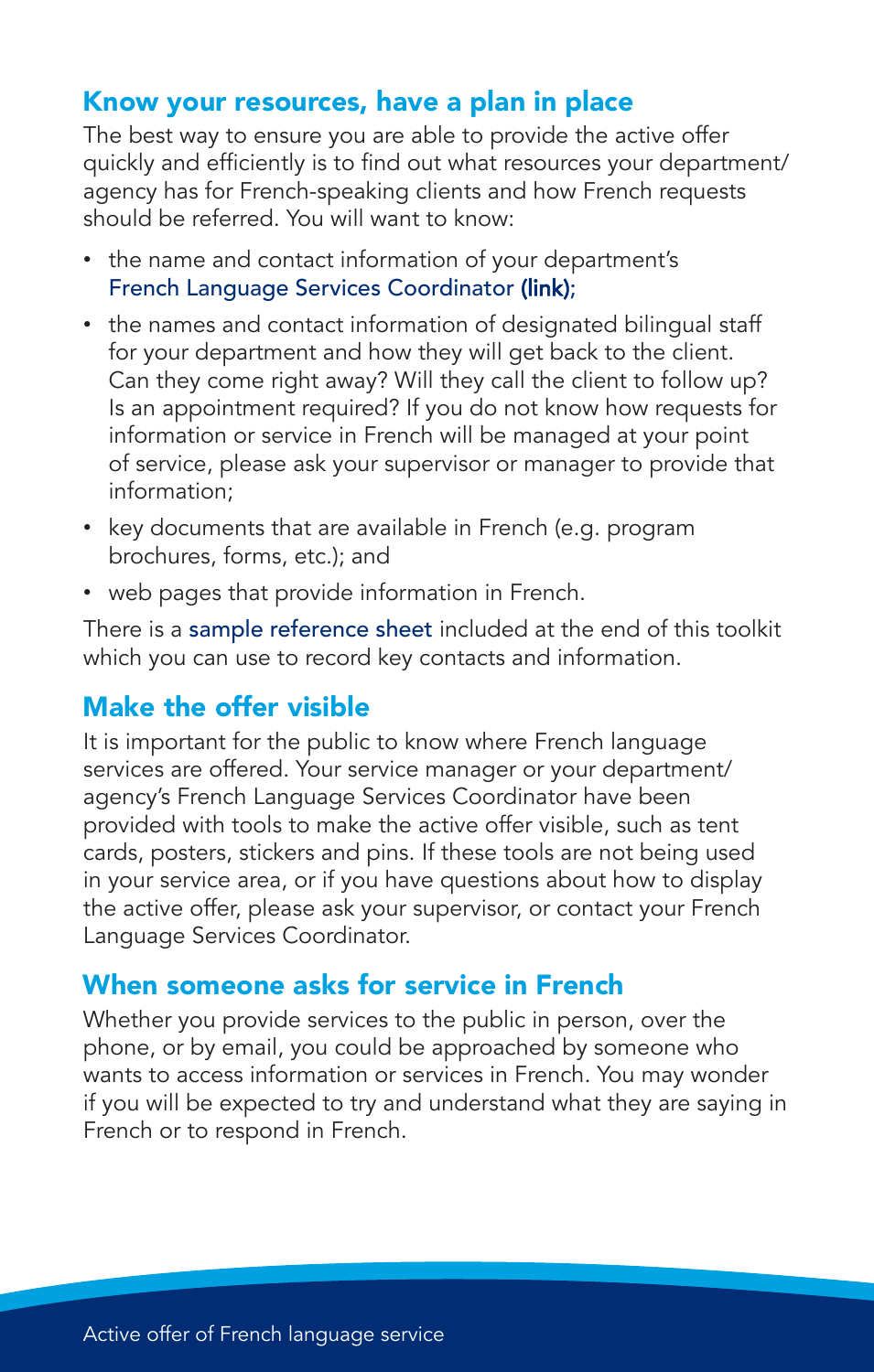While all GNWT employees are encouraged to learn and use basic French phrases if they are interested and feel comfortable doing so, this is not a required part of the active offer.

What *is* required is that you:

- acknowledge the request to be served in French;
- indicate that you will help provide access to someone who can speak French; and
- facilitate that access in a courteous and efficient way.

Someone looking for service in French may address you in French or in English. It is important to communicate through your body language, tone and words that their request is welcome and that you will help them get access to service in their language.

Above all, take care not to make the person feel as though they are "imposing" or to leave the impression they should try to "manage" in English.

Sample scripts are provided in this guide that can be used for counter or phone service. Your department may have developed more specific scripts for your office. Please check with your supervisor or French Language Services Coordinator if you are unsure.



# Generic scripts for counter service

Bonjour. I see you would like service "en français". One moment please. I will get the bilingual service agent to help you.

Bonjour. I see you would like service "en français". Please have a seat and I will get a bilingual service agent to help you.

Bonjour. I see you would like service "en français". One moment please, I will contact our bilingual service agent who can help you by telephone.

Bonjour. I see you would like service "en français". Here is some information that will help you access our services in French *(if you have a French document that explains how French language services are provided).*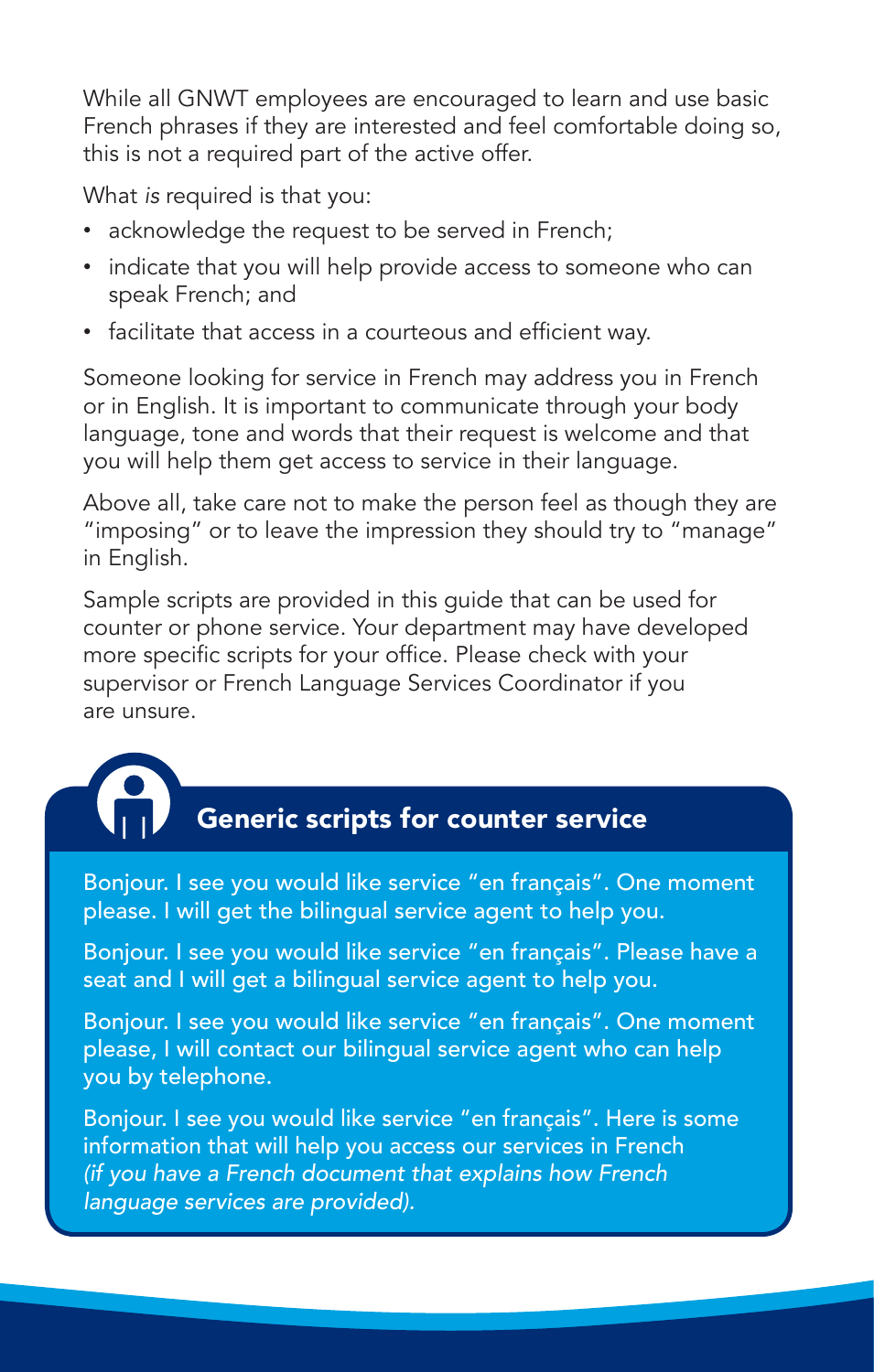The most important thing to remember is to smile and be courteous. This will go a long way to creating a positive experience for the client. For in-person service, using simple body language can also assist in ensuring that a client who doesn't understand much English understands what you are saying better. For example:

- You may point to a French sign or document that describes how they will be assisted;
- Holding up your index finger is a well-recognized sign for "one moment please"; and
- Motioning to the waiting area can help guide someone to "have a seat" while you get someone who can assist them.

It is also important that the French-speaking client feel they are being treated as an equal priority to other clients. Their request should be referred as quickly as possible and all efforts should be made to avoid undue delays.

Always inform any other colleagues who will be dealing with this client that their official language of choice is French.



#### Special considerations for phone service

Depending on how your department's phone service is set up, French-speaking clients may be able to select French as an option right away. However, if you are in a position to receive incoming French calls, it is important to answer the phone by saying: *"Hello/Bonjour".* This is the verbal equivalent of the active offer signs displayed at the counter. It is the signal that tells people they can request service in French.

Even if your phone system allows clients to pre-select a language, it is possible you will receive a French call.

Because you do not have the benefit of signs or body language in a telephone interaction, it is important to maintain a warm and courteous tone of voice, and to provide and quick and easy connection with your French language contact. Please ensure you have referral information close at hand.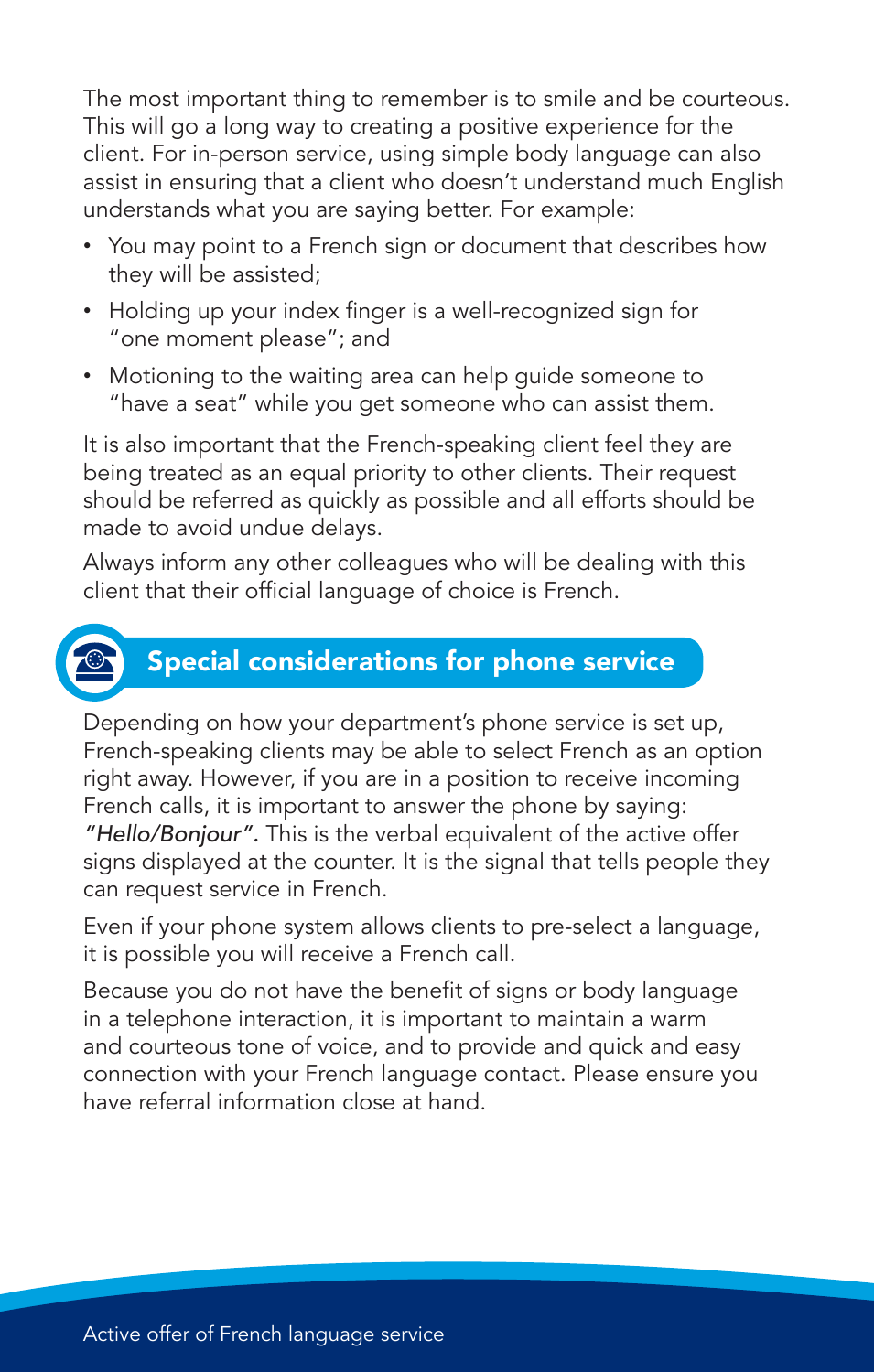The sample scripts provided below are examples of how to communicate with French callers, however, please ensure you check with your supervisor or French Language Services Coordinator to get more details about how your office or department will be dealing with phone service.



# Generic scripts for phone service

I understand you would like service "en français". Please hold one moment. I will transfer you to the bilingual service agent. Merci!

I understand you would like service "en français". Please hold one moment. I will connect you to a French message that can provide more information. Merci!

#### Bilingual voice mail

Non-bilingual front-line employees at major points of public contact are required to have a current bilingual voice mail message. Each department's voicemail system is a bit different, so your French Language Services Coordinator can assist with recording a bilingual message. Either English or French can come first in the message.

#### Tips for creating a welcoming environment

Having active offer signage inside and outside the office will help create a welcoming environment for the French-speaking public. You are also encouraged to consider the overall impression given by your service location. A client who can see forms, publications, notices, and other French materials will be more likely to feel comfortable asking for service in French.

Here are a few ideas for creating an environment that welcomes French service requests:

- If your service has regular contact with a French-speaking client, make a point of pro-actively offering service and materials in French. Or, try out a few French words with them next time they are in!
- If you have magazines and books in your waiting area, consider including a few French publications.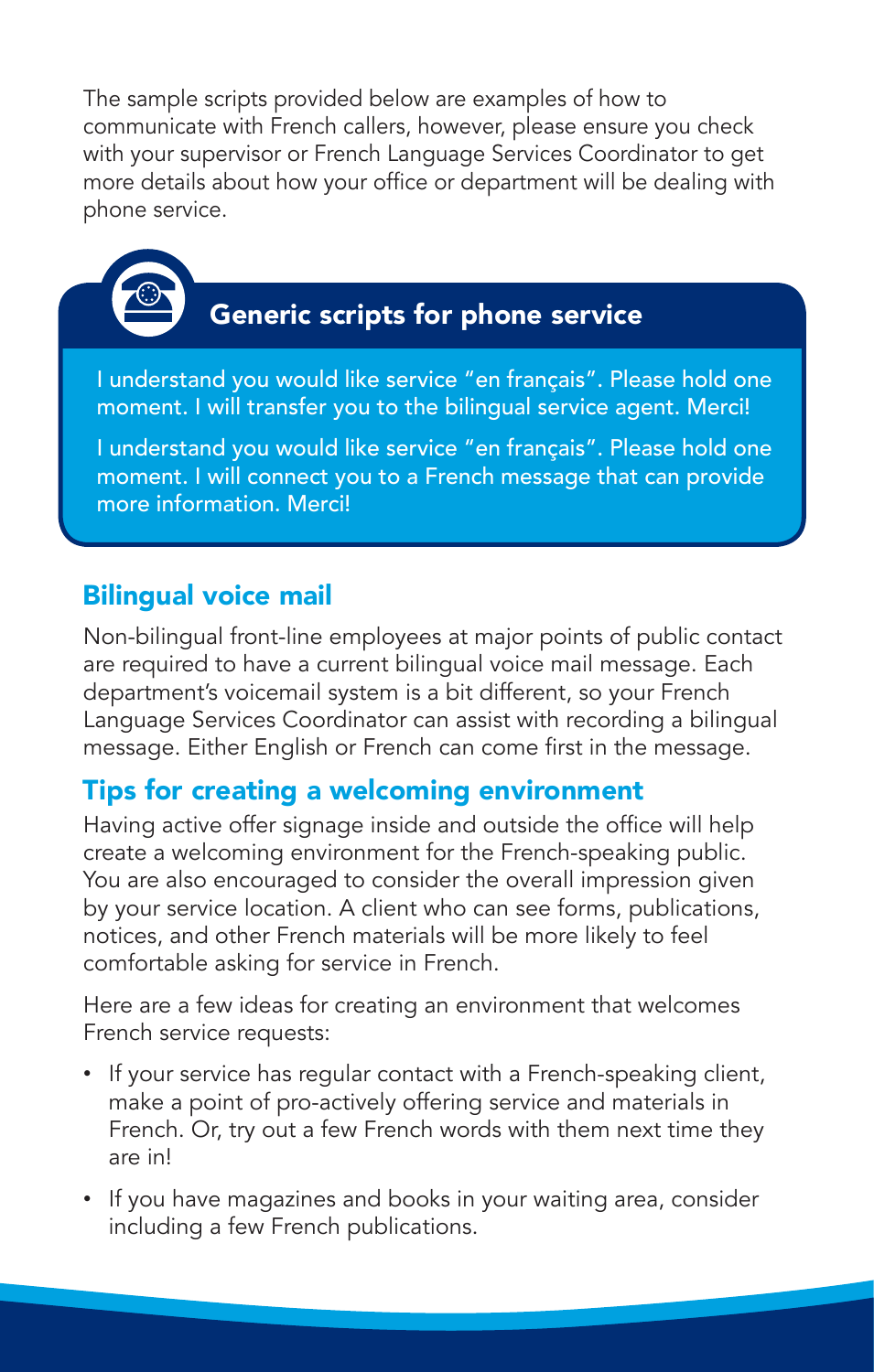- If you have a television or radio playing, consider switching to a French broadcast from time to time.
- Encourage French-speaking colleagues to use their language at work. Clients will quickly notice that French is spoken in your workplace.



### Bilingual e-mail: Signatures and auto-replies

Non-bilingual front-line staff at major points of public contact and generic email addresses are required to use a bilingual email signature. If you don't already have a bilingual signature, please contact your French Language Services Coordinator for assistance in setting one up.

#### What about Aboriginal language requests?

Implementation of French communications and services will work towards collaboration with any complimentary standards which may be developed by the GNWT Aboriginal Languages Secretariat, in particular for matters related to active offer and signage.

You may want to contact your Official Languages Coordinator for more information about how you reply to Aboriginal language inquiries in your department.

#### Tools and references

#### [GNWT Strategic Plan on French Language Communications](http://www.ece.gov.nt.ca/files/publications/4668_ECE_French_Language_Strat_Plan_P8_1.pdf)  and Services (link)

In 2012, the GNWT adopted a strategic plan to guide its departments, boards and agencies in how they develop, provide and offer French language services to the Francophone community.

#### [GNWT French Communication and Service Standards](http://www.ece.gov.nt.ca/files/pages/608/01gnwtstandardsforflcsfinalenglishversion.pdf) (link)

Standards were developed to assist departments, boards and agencies in delivering services and communicating with the public in French.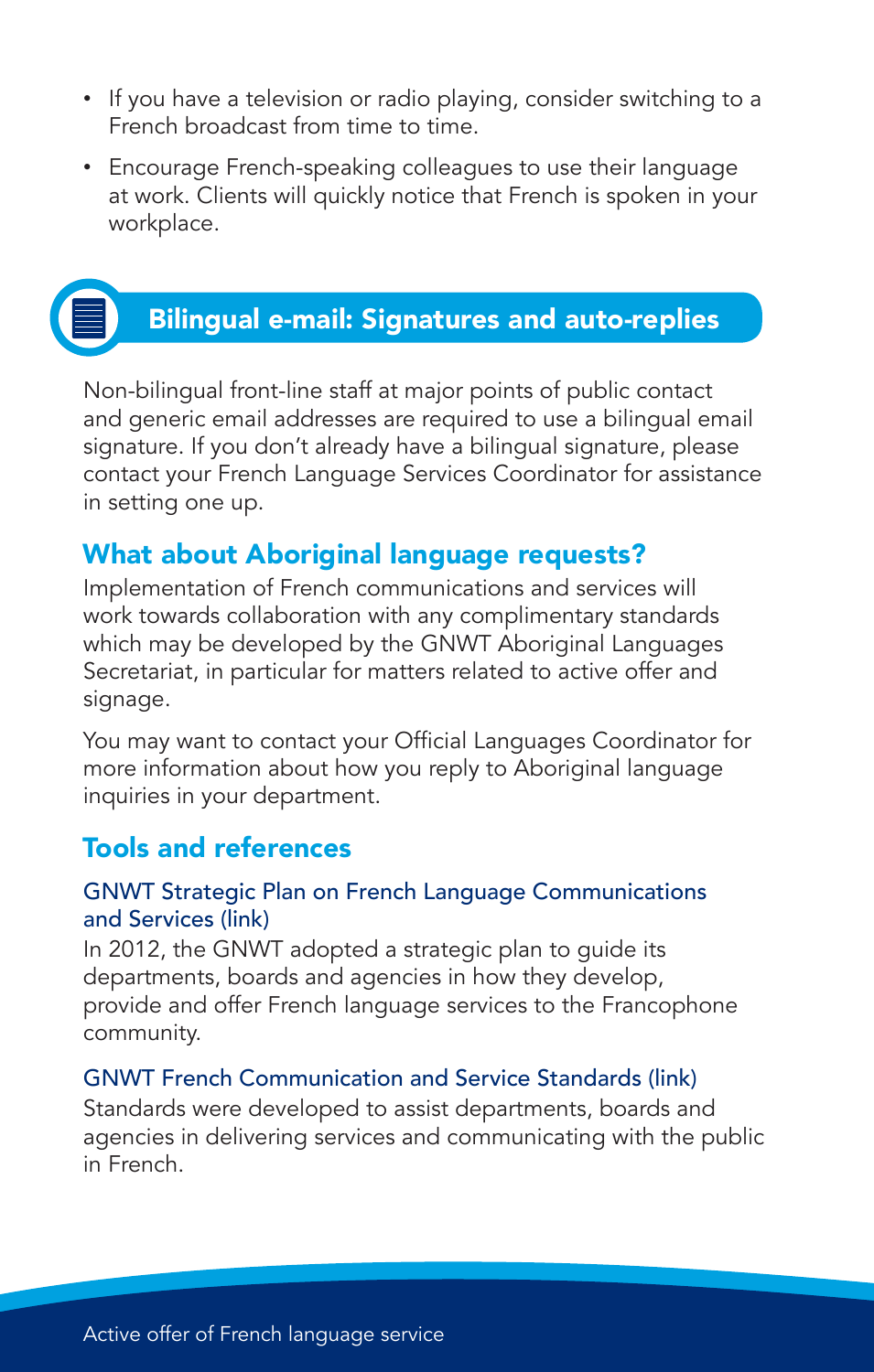#### Services TNO

Services TNO is a French language service centre for the Government of the Northwest Territories located in downtown Yellowknife. This single-window centre provides a variety of information and services on behalf of GNWT departments, simplifying administrative steps and facilitating access to public services in French for citizens. Services include assistance with health card applications, fishing licenses, requests for official transcripts and general information about the GNWT and its services. The office is open from Monday to Friday, 8:30 a.m. to 5:00 p.m.

#### Key contacts

| G  | In person       | 5003, 49 <sup>th</sup> Street, 1 <sup>st</sup> floor, Laing Building<br>(entrance on Franklin Avenue) Yellowknife |
|----|-----------------|-------------------------------------------------------------------------------------------------------------------|
|    | <b>By phone</b> | (toll-free line) 1-866-561-1664<br>in Yellowknife 867-920-6153                                                    |
| (冒 | By e-mail       | francophone@gov.nt.ca                                                                                             |
|    | Website         | www.servicestno.gov.nt.ca                                                                                         |

Find out what information Services TNO provides on behalf of your department or agency and whether your department/agency has an arrangement to make referrals to Services TNO.

You have an important role to play in making the GNWT information and services more accessible to French-speaking members of the public. We hope this toolkit helps you play this role with more ease and comfort.

Should you have any questions, your French Language Services Coordinator is a good place to start. You can also contact the Francophone Affairs Secretariat at francophone@gov.nt.ca, or (867) 920-3107.